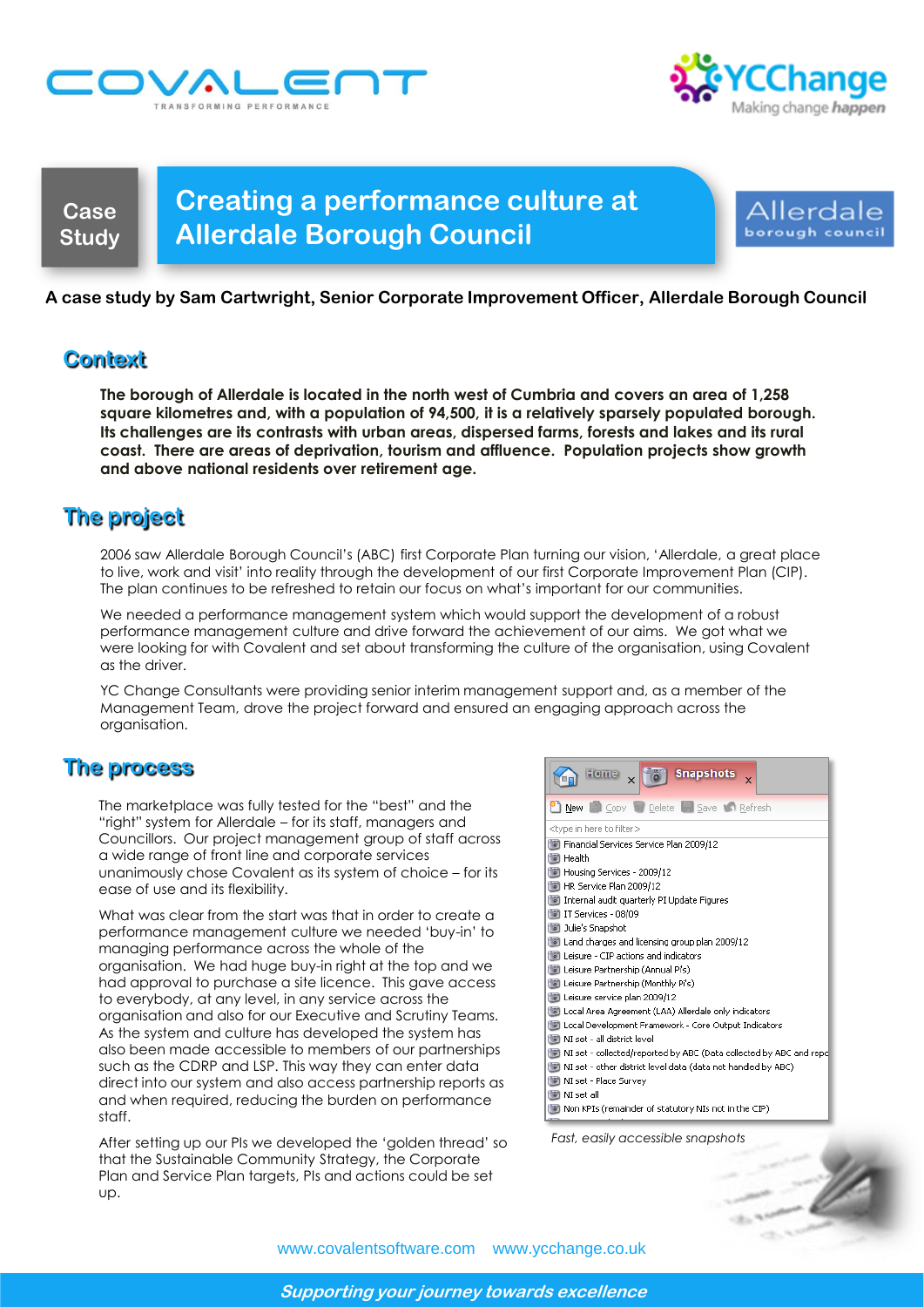### Allerdale borough council

### **Creating a performance culture at Allerdale Borough Council**

Our Corporate Improvement Team worked hard in training "champions" in each of the service areas to use the system and to update and add key data. The team now run training sessions throughout the year to support new staff and to help people develop their usage of the system. The team are also in the process of setting up a Covalent helpdesk which will include self-servicing "how to" guides based on the most frequently asked questions.

We held promotional sessions showing those less advanced teams how more advanced teams were using the system, not only to manage performance but for action planning at team and at individual, one-to-one level.

Snapshots are the easiest way for managers, staff and members to access information really quickly. Each year service plans are uploaded and snapshots are formed. There are also various other useful snapshots such as 'all national indicators' or 'all local indicators', we also have snapshots for cross cutting pieces of work such as 'Children and Young People', 'Climate Change' and 'Annual Governance Work'.

| Home                                                                                                          |
|---------------------------------------------------------------------------------------------------------------|
| Save <b>MR</b> Refresh<br>(i) Show Summary<br>Expand All = Collapse All                                       |
| <b>CI Notices : 2 notices</b>                                                                                 |
| <b>■ My Actions</b>                                                                                           |
| √ Managed  √ Assigned  √ Responsibility For  √ Portfolio Owner<br>Show Inhi<br>Filter:                        |
| AGS 08/09 Annual Governance Statement 2009/10                                                                 |
| AGS 08/09_01 (AG507/08_03) Develop new action plan for outstanding issues from Marsh benchmark                |
| AGS 08/09_02 Develop business impact assessment process, utilising risk assessment work undertake             |
| AGS 08/09_08 Review with relevant service managers to address shortfalls with staff regarding the a           |
| AGS P 08/09 Annual Governance Statement process 2008/09                                                       |
| AR.COR.GOV 05 Corporate Governance recommendation 05                                                          |
| AR.DOU 01 Data Quality recommendation 01 2009/10                                                              |
| AR.DOU 09 Data Quality recommendation 09 2009/10                                                              |
| AR.RIS 04 Risk Management recommendation 04 2009/10                                                           |
| AR.RIS 09 Risk Management recommendation 09 2009/10                                                           |
| HO 2. Ensure synergies between different partner policy approaches to climate change -                        |
| REG16.3.1_09 Involvement of children a <u>AR.RIS 09 Risk Management recommendation 09 2009/10</u>             |
| <b>SPO_01.1</b> Conduct or commission sustainability appraisals that address climate change of all new and re |

*Everything in one place – Annual Governance Statement, actions, audit recommendations, and cross cutting action plans (e.g. climate change)*

Scorecards provided an alternative way to access actions and indicators. They also help with thematic reporting of the achievement of our Corporate Improvement Plan and the contribution we are making to the Local Area Agreement.

Using Covalent Scorecards helps to show the link to the corporate improvement plan through thematic reporting. Some common reports using scorecards are:

- CIP reports
- Performance analysis and trend reports
- Cross cutting reports
- Service Plan reports.

Scheduling reports prompts service areas to update their performance data prior to corporate deadlines. Other individual areas are further advanced and routinely use reports within their team meetings.

We ran the system live in management meetings so that managers were accountable for their performance. Live presentations of the system lead to individual challenges where performance was below target, or actions had not progressed as planned.

We now do live reports at executive level, which is really useful as it allows us to look into areas of underperformance, look at past trends, look at notes and benchmark data, and view previous targets. Live reports give the decision makers much more comprehensive information.

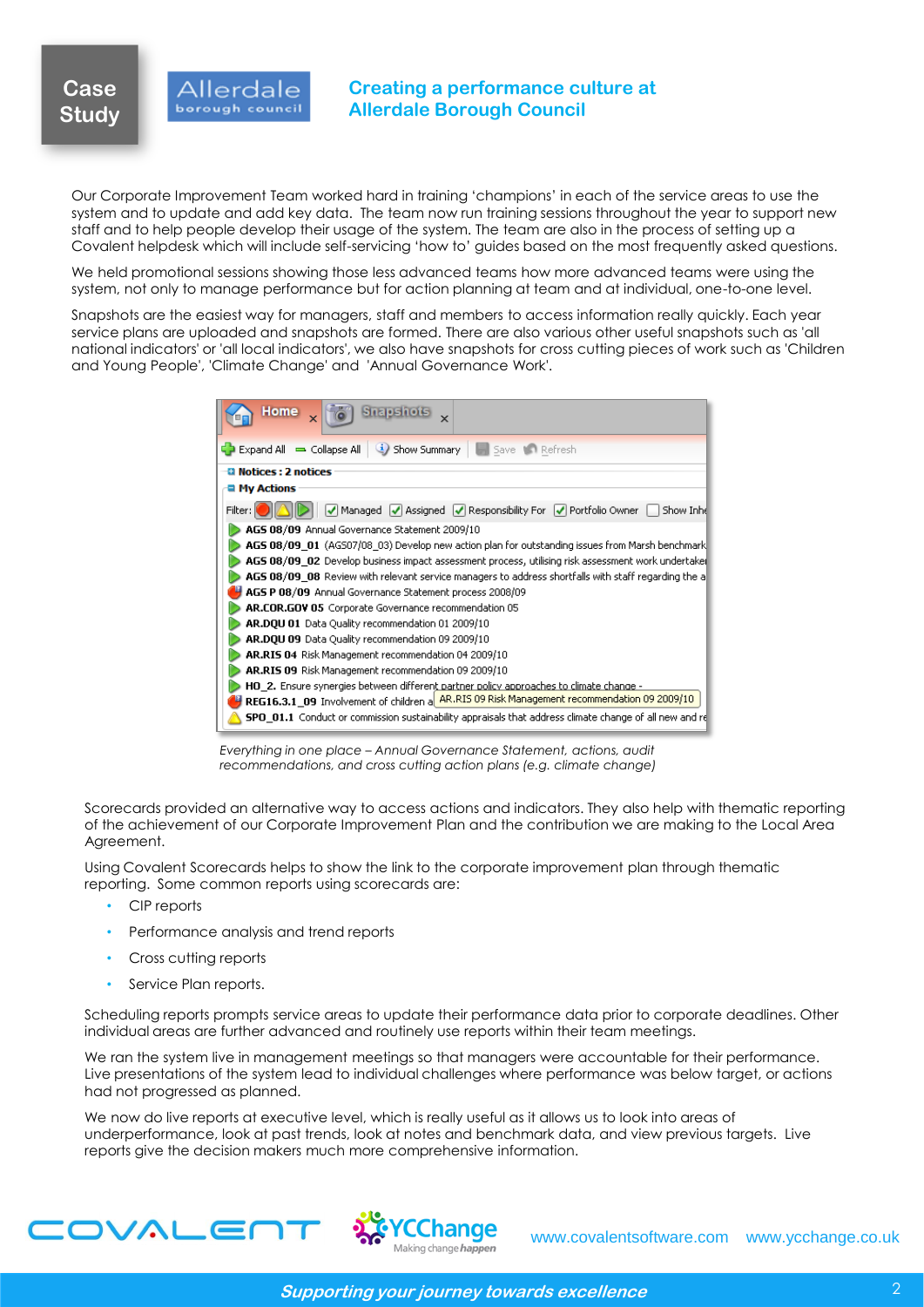| <b>Scorecards</b><br>Home<br>Ē<br>Corporate Improvement Plan 2008-2011 (quarterly)                                                                                                                                                                                                                                                                                                                                                                                                                                                                                                                                                                                                                                                                                                                                                                                                                             | $\times$                                                                                                                                                                                                                                                                                                                                                                                                                                                 |
|----------------------------------------------------------------------------------------------------------------------------------------------------------------------------------------------------------------------------------------------------------------------------------------------------------------------------------------------------------------------------------------------------------------------------------------------------------------------------------------------------------------------------------------------------------------------------------------------------------------------------------------------------------------------------------------------------------------------------------------------------------------------------------------------------------------------------------------------------------------------------------------------------------------|----------------------------------------------------------------------------------------------------------------------------------------------------------------------------------------------------------------------------------------------------------------------------------------------------------------------------------------------------------------------------------------------------------------------------------------------------------|
| <b>Q.</b> Explore from here <b>o</b> Delete <b>Bill Save &amp; Refresh Bill Copy C</b> Paste So Panic?<br>Add/Remove<br>Corporate Improvement Plan 2008-2011(quarterly)<br>Corporate Health indicators<br>Economy<br>Outcome 1: Reduce worklessness in most deprived areas<br>REG01 09 Ways into successful enterprise<br>REG02 09 Identify and secure other funding to reduce v<br>REG08_09 To carry out neighbourhood management prin<br>Outcome 2: New and existing businesses encouraged to grow<br>REG02_08 Maximise external funding available to all area<br>REG13_08 Support the rural service centres, Keswick, Co<br>Outcome 3: Land brought back into use for employment<br>REG14_08 (CIP_R01_06) Derwent Forest: work with Cur<br>REG15_08 (CIP_R04_06) With West Lakes Renaissance .<br><b>Environment</b><br>Healthy and safe<br>Housing<br>Inclusive communities<br>Service access and delivery | Title Corporate Improvement Plan 2008-2011(quart<br>Description [] Corporate Improvement Plan 2006-2011<br>Red Threshold 2<br>Amber Threshold 2<br><b>Q</b> Notes<br><b>Q</b> Documents<br><b>Q</b> Ownership & Responsibility<br>$\blacksquare$ Weights<br>Sub-object<br>The Corporate Health indicators<br>The Economy<br><b>TA</b> Environment<br>The Healthy and safe<br>The Housing<br>The Inclusive communities<br>The Service access and delivery |

*Thematic reporting of our Corporate Improvement Plan using Scorecards*

### **The benefits**

The site licence ensured that the system was not just one for the Corporate Team but it was everyone"s responsibility to be accountable for performance and to manage it.

Running live data on a projected screen at our management meetings meant challenge was directed at those accountable and there was no place to hide!

The system makes it easier to be more sophisticated with our data. For example, we now have locality indicators for all of the Place Survey data. Without the system this would have been too big a task to take on within the team but now they are there and can be accessed by anyone. We also have crime data at locality level and have indicators set up for these too. The Council is undergoing a project at the moment to improve locality working and we are one step ahead in terms of performance management at a locality level.

#### **Everything in one place**

These days managers must contribute to so many cross cutting projects and corporate assessments. To reduce the burden everything is in one place!

#### **1. Annual Governance Statement (AGS)**

The Council uses Action Central to carry out the managers assurance checklist in preparation for the AGS. Managers must go through a series of actions and using milestones identify awareness and compliance with the relevant policies and procedures.

### **2. Audit Recommendations**

The Council Internal Audit Team use Covalent to monitor annual audit recommendations. Each recommendation is uploaded onto the system and assigned to the owner of the action. The team then generate reports which they take direct to the Audit Committee. The Audit Committee receive regular training so that they understand what the reports are showing and how the process works.